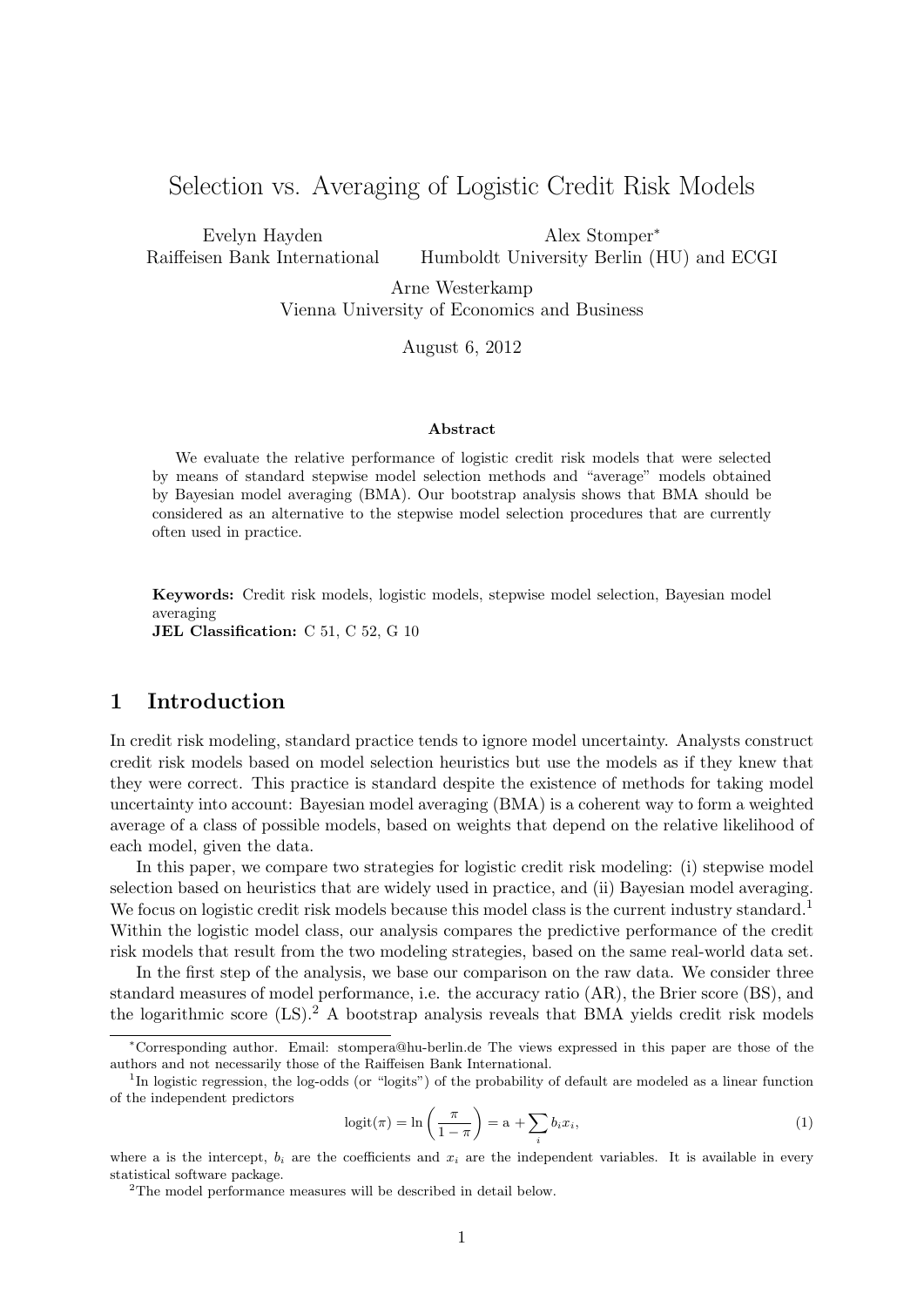with a better predictive performance than that of models selected by means of the stepwise model selection heuristics. This result is consistent with theoretical considerations and with empirical results of related prior analyses based on medical data.<sup>[3](#page-1-0)</sup>

In the second part of our analysis, we investigate possible reasons for our finding that BMA beats stepwise model selection as a strategy for constructing logistic credit risk models. We obtain a surprising result: the stepwise model selection procedures perform as well as BMA if the data are first transformed in order to satisfy certain linearity assumptions of the logistic model class.[4](#page-1-1) BMA thus appears not only as a remedy for model uncertainty within the class of logistic credit risk models, but also for violations of key assumptions behind this model class. This result is consistent with an intriguing argument of [George](#page-10-0) [\(1999\)](#page-10-0) that BMA within a model class can "approximate models outside the model class."

In summary, we find that BMA is highly commendable for credit risk modeling as an alternative to the stepwise model selection procedures that are currently commonly used. Moreover, BMA-based logistic credit risk modeling appears to be more robust than stepwise model selection with respect to violations of linearity assumptions behind the logistic model class. The latter finding is particularly relevant in situations in which a credit risk model should be based on raw data about debtors in order to enhance the model's transparency. In our experience, such situations will often occur in practice because loan officers tend to lack an intuitive grasp of the data transformations that are required in order to avoid violations of linearity assumptions behind logistic credit risk models. Our analysis suggests that BMA is commendable for constructing models based on easy-to-understand untransformed data about credit applicants.

This paper is structured as follows. In the next section, we describe the model selection and model averaging procedures that are the subject of our analysis. Section 3 presents our bootstrap analysis. Section 4 concludes.

## 2 Model Selection vs. Averaging

A large set of possible default predictor variables are commonly used in credit risk modeling. If this set contains k variables, there are  $2^k$  possible prediction models. Model selection procedures are algorithms for selecting one of these  $2^k$  models. Model averaging procedures form weighted averages of different models. This section presents the theories behind the model selection and -averaging procedures that we use in our analysis, along with critical appraisals of these procedures. Moreover, we will reference all software packages that we used in order to implement the procedures.

#### 2.1 Stepwise Model Selection

Theory: Stepwise model selection methods are based on test statistics for testing the relative explanatory power of two models: a model i and a model  $i+1$  that differs from model i in terms of one explanatory variable. The model selection can proceed either "forward" or "backward", i.e. from smaller to larger models  $(i = 0, 1, ...)$  or in the opposite direction  $(i = k, k - 1, ...$ where  $k$  denotes the number of candidate default prediction variables). In forward selection, each "step" is a test of the null hypothesis that model  $i+1$  differs from model i by an additional

<span id="page-1-0"></span><sup>&</sup>lt;sup>3</sup>We are aware of two studies in the medical arena that compare BMA to stepwise selection for logistic models. [Viallefont, Raftery, and Richardson](#page-10-1) [\(2001\)](#page-10-1) find that BMA gives high weights to models containing the "true" risk factors while stepwise selection methods (based on p-values) very often select irrelevant variables. [Wang, Zhang,](#page-10-2) [and Bakhai](#page-10-2) [\(2004\)](#page-10-2) compare BMA and various stepwise model selection methods with respect to model performance in predicting coronary events out-of-sample. We know of only one other paper on Bayesian methods in credit risk modeling: Zhang and Härdle [\(2010\)](#page-10-3) analyze the predictive performance of Bayesian additive classification trees. We consider BMA of standard logistic regression models, rather than of classification trees.

<span id="page-1-1"></span><sup>&</sup>lt;sup>4</sup>A detailed description can be found below. In short, each default predictor variable is transformed into Hodrick-Prescott filtered empirical log-odds of default associated with the variable.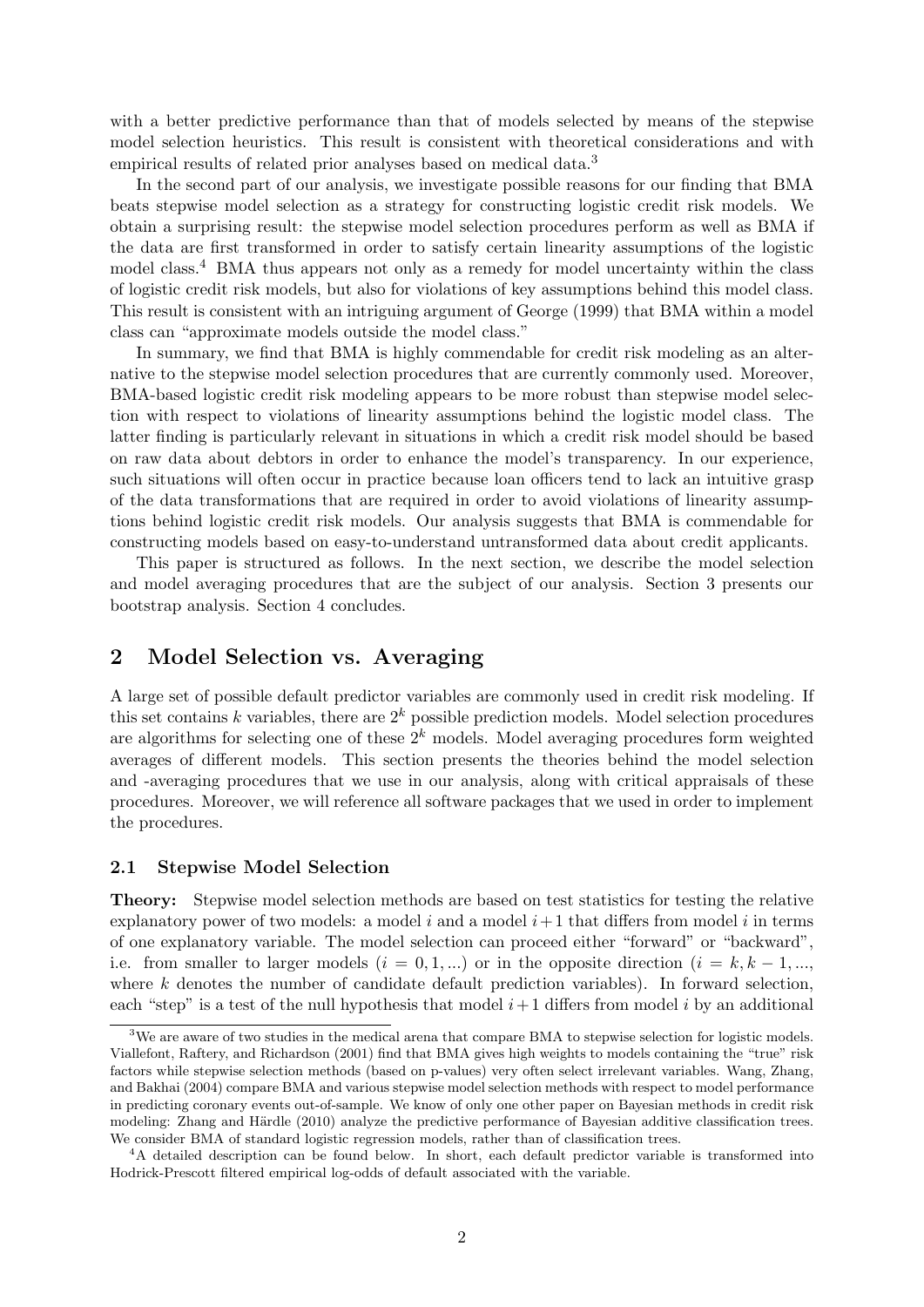explanatory variable with a coefficient equal to zero. This null hypothesis is tested against the alternative that the coefficient is non-zero, i.e. that model  $i + 1$  contains an additional relevant variable. If the null hypothesis can be rejected for some possible extension of model  $i$ , then model i is replaced by a model  $i + 1$  that takes the place of model i in the next step of the algorithm.<sup>[5](#page-2-0)</sup> In backward selection, the roles of models i and  $i + 1$  are reversed.

Stepwise model selection procedures have been criticized in the literature. In each step i, these procedures rely on test statistics that are conditional on previous steps, but are not properly adjusted. Moreover, the procedures tend to be unstable. For example, [Derksen and](#page-9-0) [Keselman](#page-9-0) [\(1992\)](#page-9-0) found that the procedures are overly susceptible with respect to correlation of possible predictor variables.

Implementation: In our empirical analysis, the stepwise model selection processes are implemented using STATA's *stepwise* command. We consider both forward and backward selection.<sup>[6](#page-2-1)</sup> In each step of the selection processes, the requisite hypotheses tests are specified as likelihood ratio tests. In forward selection, new variables are included if the likelihood ratio test rejects the above-stated null with a p value below  $5\%$ .<sup>[7](#page-2-2)</sup> In backward selection, variables are excluded if their marginal contribution to the model's likelihood ratio is insignificant at the  $10\%$  level.<sup>[8](#page-2-3)</sup> The selection processes terminate once no further variable eligible for inclusion (in forward selection) or exclusion (in backward selection) can be found.

#### 2.2 Bayesian Model Averaging

Theory: Bayesian model averaging (BMA) is a way to take model uncertainty into account by forming a weighted average of all possible models, rather than selecting one model deemed "the best". In the model averaging, each candidate model receives a weight that depends on the model's likelihood, given the data and a prior.

To explain the intuition behind BMA in the most accessible way, we consider the case in which there are just two candidate models, i.e. models  $M_1$  and  $M_2$ ; the general case with m possible models is presented in Appendix 1. If there are just two candidate models, the right "mix" of these models is determined by the following ratio of posterior probabilities with which each model is the correct model, given the data:

$$
\psi = \frac{\text{pr}(M_2|D)}{\text{pr}(M_1|D)} = \frac{\text{pr}(D|M_2)}{\text{pr}(D|M_1)} \frac{\text{pr}(M_2)}{\text{pr}(M_1)},\tag{2}
$$

where Bayes' rule has been used in order to obtain the product on the right-hand side. The first factor of this product is crucial for understanding BMA and is referred to as the Bayes factor. This factor is the ratio of the marginal probabilities of observing the data at hand under the models  $M_1$  and  $M_2$ . A Bayes factor above one indicates that model  $M_2$  is more likely to be the correct model than model  $M_1$ . The second factor of the product is the ratio of the prior probabilities of models  $M_1$  and  $M_2$  being correct. It is often assumed that  $pr(M_2) = pr(M_1)$ such that the optimal "mix" of the models  $M_1$  and  $M_2$  is fully determined by the Bayes factor, and, thus, by the data.

Given the ratio  $\psi$ , the "mixing" of the models  $M_1$  and  $M_2$  occurs by taking a weighted average of the models' coefficient vectors. The coefficient vector of the "mixed" model is given

<span id="page-2-0"></span> $5$ There are, of course, usually many ways to extend a model i by adding an additional explanatory variable in order to obtain a model  $i + 1$ . The algorithm chooses the model  $i + 1$  for which the null hypothesis can be rejected most resoundingly.

<span id="page-2-1"></span><sup>6</sup>We also used combinations of these two basic procedures, but the resulting models were almost always identical to those obtained by means of pure forward or pure backward selection.

<span id="page-2-2"></span> $7$ The corresponding STATA command is stepwise, pe(0.05) lr logit.

<span id="page-2-3"></span> ${}^{8}$ The corresponding STATA command is stepwise, pr(0.10) lr logit.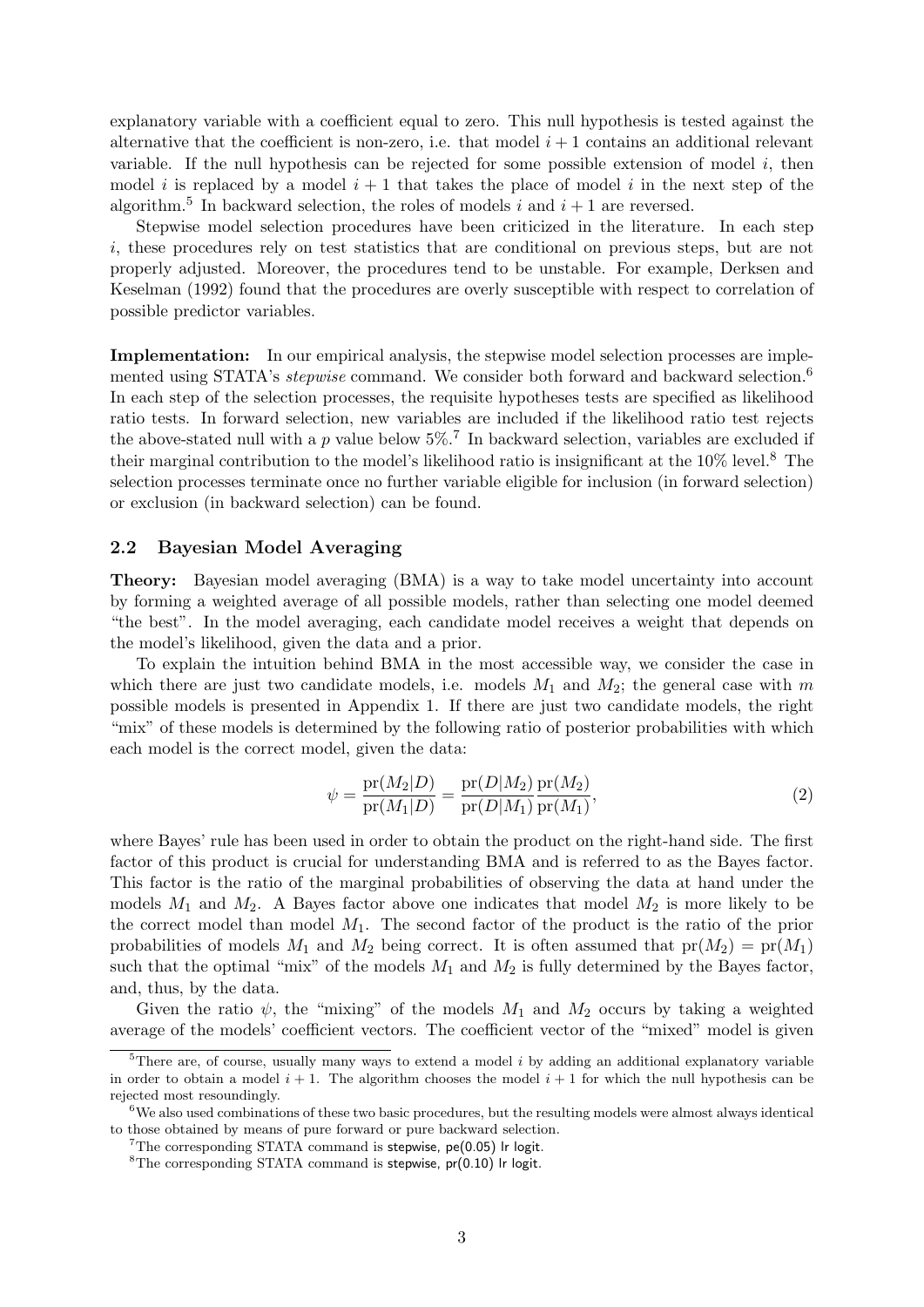by

$$
\bar{\beta} = \frac{\psi}{1+\psi}\beta_1 + \frac{1}{1+\psi}\beta_2.
$$
\n(3)

where  $\beta_1$  and  $\beta_2$  denote the coefficient vectors of the models  $M_1$  and  $M_2$ . The higher the ratio  $\psi$ , the more will the coefficient vector of the mixed model,  $\beta$ , resemble the coefficient vector of model  $M_1$ , rather than that of model  $M_2$ . This specification is intuitively appealing because a higher value of  $\psi$  indicates a higher probability with which model  $M_1$  is indeed the correct model, given the data at hand. If one model contains a variable that is not contained in other model(s), the averaged coefficients of this variable is "shrunk" in that the average is taken across some models in which the variable effectively has a coefficient of zero (since it is not contained in the models); BMA is, therefore, a shrinkage estimator.

The performance of BMA has been analyzed theoretically. A succinct summary appears in [Raftery and Zheng](#page-10-4) [\(2003\)](#page-10-4): "[W]hen used for model selection, the Bayes factor minimizes the total error rate (sum of Type I and Type II error probabilities); BMA point estimators and predictions minimize mean squared error (MSE); BMA estimation and prediction intervals are calibrated; and BMA predictive distributions have optimal performance in terms of the log score performance measure." Our analysis can be seen as being inspired by these statements. For example, we will compute log scores in order to analyze the performance of models generated by means of BMA, and expect to find that these models outperform models obtained by means of stepwise forward or backward selection.

Implementation: We use a standard implementation of BMA that is part of the free statis-tical computing software "R", namely the routine bic.glm in the package BMA.<sup>[9](#page-3-0)</sup> This routine does actually not average over the entire space of all  $2<sup>k</sup>$  conceivable models, but rather restricts the BMA to a subset of models that are sufficiently likely to be correct and, at the same time, sufficiently parsimonious. The first criterion requires that the set will only contain models that are sufficiently likely relative to the most likely model, given the data. We specify this criterion for inclusion of a model as requiring the model's likelihood to be larger than 5% of the highest likelihood observed.[10](#page-3-1) The second criterion excludes models that are overly complex in that they contain smaller models (with fewer variables) that are more likely.<sup>[11](#page-3-2)</sup>

## 3 A Bootstrap Analysis

We conduct a bootstrap analysis in order to compare the model selection and model averaging procedures that were described above. Our bootstrap analysis resembles those of [Li, Zhang,](#page-10-5) [Rosenzweig, Wang, and Chan](#page-10-5) [\(2002\)](#page-10-5) and [Engelmann, Hayden, and Tasche](#page-10-6) [\(2003b\)](#page-10-6) in that we draw 1,000 bootstrap samples by sampling with replacement. Each sample contains 3,738 observations which are further split into two subsamples. The first subsample contains 60% of the observations and is used for constructing credit risk models. The second subsample contains 40% of the observations and is used for model validation. We assign the observations to the two subsamples such that the fraction of defaults is held constant.

Each bootstrap sample will serve as the data input for a "horse-race" between three logistic credit risk models: one model that we obtain by BMA, and two models obtained through stepwise model selection, one of which is the result of forward selection while the other results from backward selection. We compare the models' "out-of-sample" performance, i.e. their performance in predicting defaults in the validation sample. The comparison is based on the models' predicted default probabilities, which can be interpreted as "credit scores".

<span id="page-3-0"></span> $9F$ or BMA of logistic models, the routine has to be called with the setting familiy=binomial.

<span id="page-3-1"></span> $10$ In terms of the bic.glm routine's code, the relevant setting is OR=20.

<span id="page-3-2"></span> $11$ In terms of the bic.glm routine's code, the relevant setting is strict=FALSE.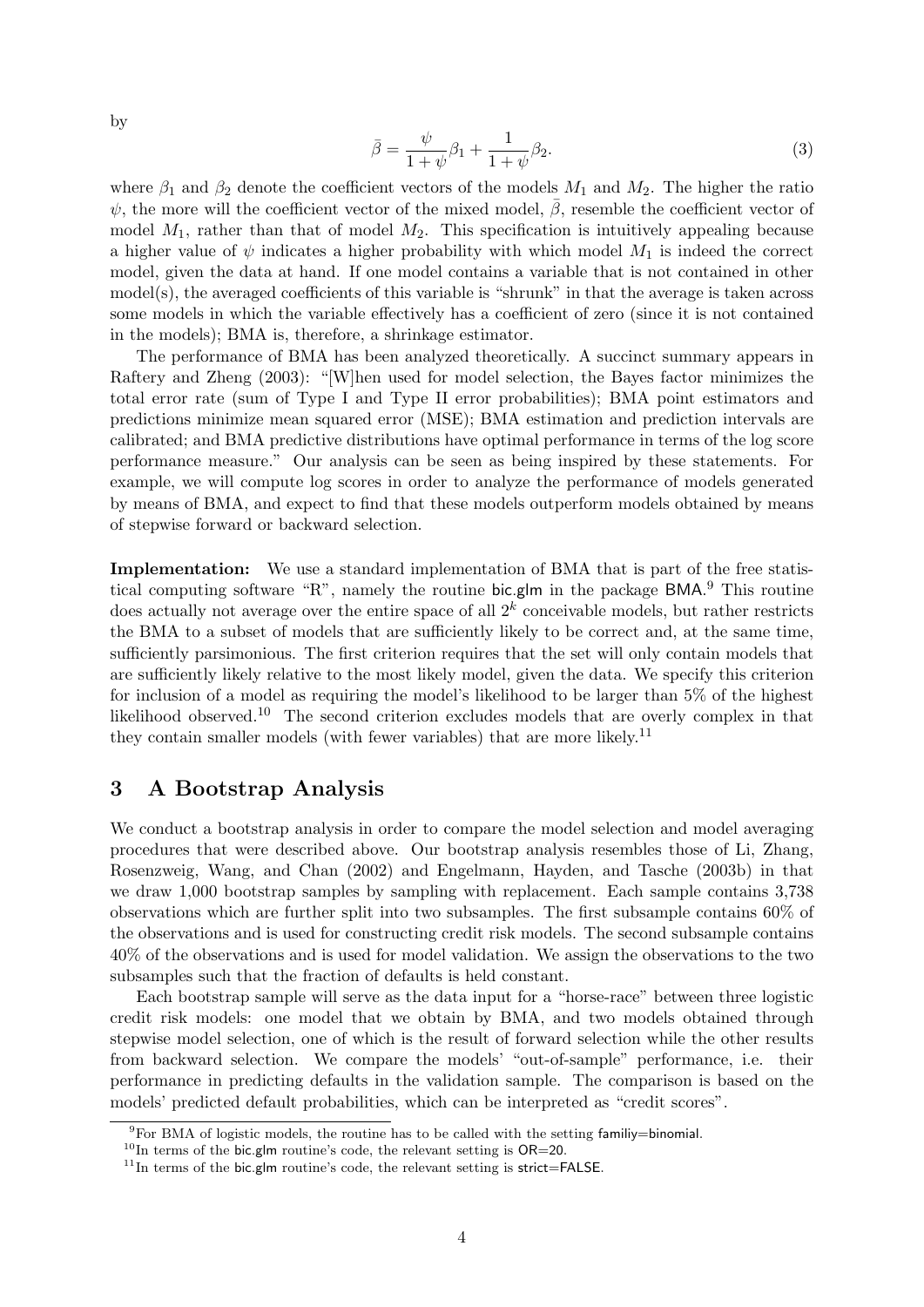We use three common measures of the model performance: the accuracy ratio (AR), the Brier score (BS), and the logarithmic score (LS). All of them are used and analyzed extensively in the fields of Bayesian econometrics and (meteorological) forecasting. [Gneiting and Raftery](#page-10-7) [\(2007\)](#page-10-7), [Johnstone, Jose, and Winkler](#page-10-8) [\(2011\)](#page-10-8) and [Winkler and Jose](#page-10-9) [\(2011\)](#page-10-9) provide excellent overviews and further references. The fact that different standard utility functions necessarily imply different optimal "scoring functions", i.e., performance measures, is one of the reasons that the simultaneous reporting of different performance measures is recommended (see for example, [Fildes and Goodwin,](#page-10-10) [2007;](#page-10-10) [Gneiting,](#page-10-11) [2011;](#page-10-11) [Winkler and Murphy,](#page-10-12) [1992\)](#page-10-12). The three performance measures employed in this study are described and defined in Appendix 2. To interpret our results below, it suffices to know that (i) the AR is an ordinal model performance measure, while the BS and the LS are cardinal measures, and (ii) that the BS is an inverse measure of performance: a smaller value of BS indicates better performance.[12](#page-4-0)

### 3.1 The Data

Our analysis is based on a data set that contains all debtors of the Austrian Tourism Bank. There are 3,738 firm-year observations concerning an unbalanced panel of 918 small-and-medium-sized enterprises (SMEs) during the years 2000-07. We use the data in order to construct the default prediction variables defined in [Altman and Sabato](#page-9-1) [\(2007\)](#page-9-1) for predicting defaults of SMEs. These variables are summarized in Table [1.](#page-5-0) To reduce the impact of outliers, we replace all values above the  $1\%$  (99%) quantile with the  $1\%$  (99%) quantile itself (i.e. we winsorize all variables at the 1%-level).

The dependent variable of our analysis is an indicator variable that marks firm-years in which a firm formally applied for permission to miss a payment on a loan by more than 90 days. We interpret such an application as a "default" and exclude any firm-years that follow the first default of a firm. Based on these conventions, our sample features a default rate of 1.6%.

#### 3.2 Results

Our bootstrap analysis yields realizations of each performance measure (AR, BS, and LS) for 1,000 models constructed by means of BMA, stepwise forward selection (SFS), and stepwise backward selection (SBS), respectively. To summarize these results, we first present OLS regressions of the model performance measures on dummy variables indicating the methods by which the models were obtained. By leaving out the dummy indicating BMA, we obtain coefficients that measure differences in model performance between BMA and the two stepwise model selection procedures. In all regressions, we control for cross-sectional variation in the fraction of default-observations that are included in the bootstrap samples.

The OLS estimates appear in Table [2.](#page-6-0) They suggest that the choice between BMA and stepwise model selection methods matters only little if model performance is measured in terms of AR. The average AR of models obtained through BMA is only about  $4\%$  (5.8%) higher  $(smaller)$  than that of models selected by means of SFS  $(SBS)$ <sup>[13](#page-4-1)</sup> However, BMA seems to substantially outperform the stepwise model selection methods in terms of the BS. The average BS of models obtained through BMA exceeds that of models selected by SFS (SBS) by 13%  $(32\%)$ <sup>[13](#page-4-1)</sup> A comparison in terms of the LS yields similar results.

So far, our estimates suggest that BMA is superior to stepwise model selection. As an ordinal measure of model performance, the AR only contains information about the discriminatory power of different credit risk models. Our results suggest that BMA yields models with rather

<span id="page-4-0"></span> $12\text{As}$  an ordinal model performance measure, the AR measures a model's performance only in terms of the model's ability to rank debtors relative to each other. A model may thus appear to be perfect even if it overor under-estimates default rates. Cardinal model performance measures depend on predicted vs. actual default rates, rather than just on the ranking of debtors.

<span id="page-4-1"></span><sup>&</sup>lt;sup>13</sup>These percentages are relative to the regression intercept.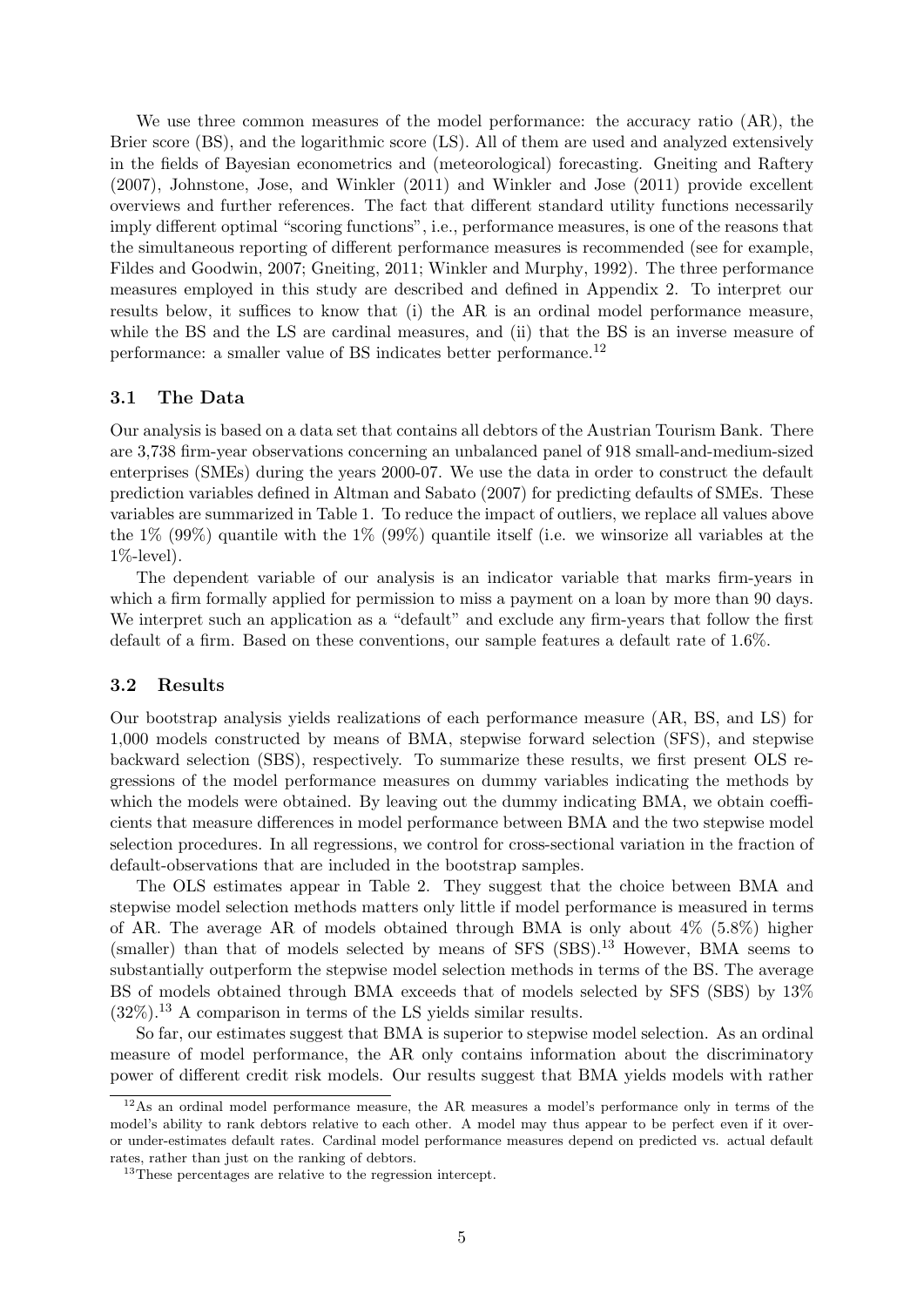### <span id="page-5-0"></span>Table 1: Candidate default predictors

Starred variables are variables that were not used by [Altman and Sabato](#page-9-1) [\(2007\)](#page-9-1) but were suggested to us by the bank that provided us with the data. All other variables are defined as in [Altman and Sabato](#page-9-1) [\(2007\)](#page-9-1).

| Category          | Candidate Default Predictors                  |  |  |
|-------------------|-----------------------------------------------|--|--|
| Leverage          | Short term debt / Equity (book value)         |  |  |
|                   | Equity (book value) / Total liabilities       |  |  |
|                   | Liabilities / Total assets                    |  |  |
|                   | Liabilities / $Sales*$                        |  |  |
|                   | Liabilities / Ordinary cash flow*             |  |  |
| Liquidity         | Cash / Total assets                           |  |  |
|                   | Working capital / Total assets                |  |  |
|                   | Cash / Net sales                              |  |  |
|                   | Intangible / Total assets                     |  |  |
|                   | Ordinary cash flow / Short term liabilities*  |  |  |
|                   | Current assets / Short term liabilities $*$   |  |  |
| Profitability     | EBIT / Sales                                  |  |  |
|                   | EBITDA / Total assets                         |  |  |
|                   | Net income / Total assets                     |  |  |
|                   | Retained earnings / Total assets              |  |  |
|                   | Net income / Sales                            |  |  |
|                   | Ordinary cash flow / Sales                    |  |  |
| Coverage          | EBITDA / Interest expenses                    |  |  |
|                   | EBIT / Interest expenses                      |  |  |
| Activity          | Sales / Total assets                          |  |  |
|                   | Account payable / Sales                       |  |  |
|                   | Account receivable / Liabilities              |  |  |
| Industry-specific | Personnel expenses / Total expenses*          |  |  |
|                   | Goods and material employed / Total expenses* |  |  |
|                   | Services / Personnel expenses*                |  |  |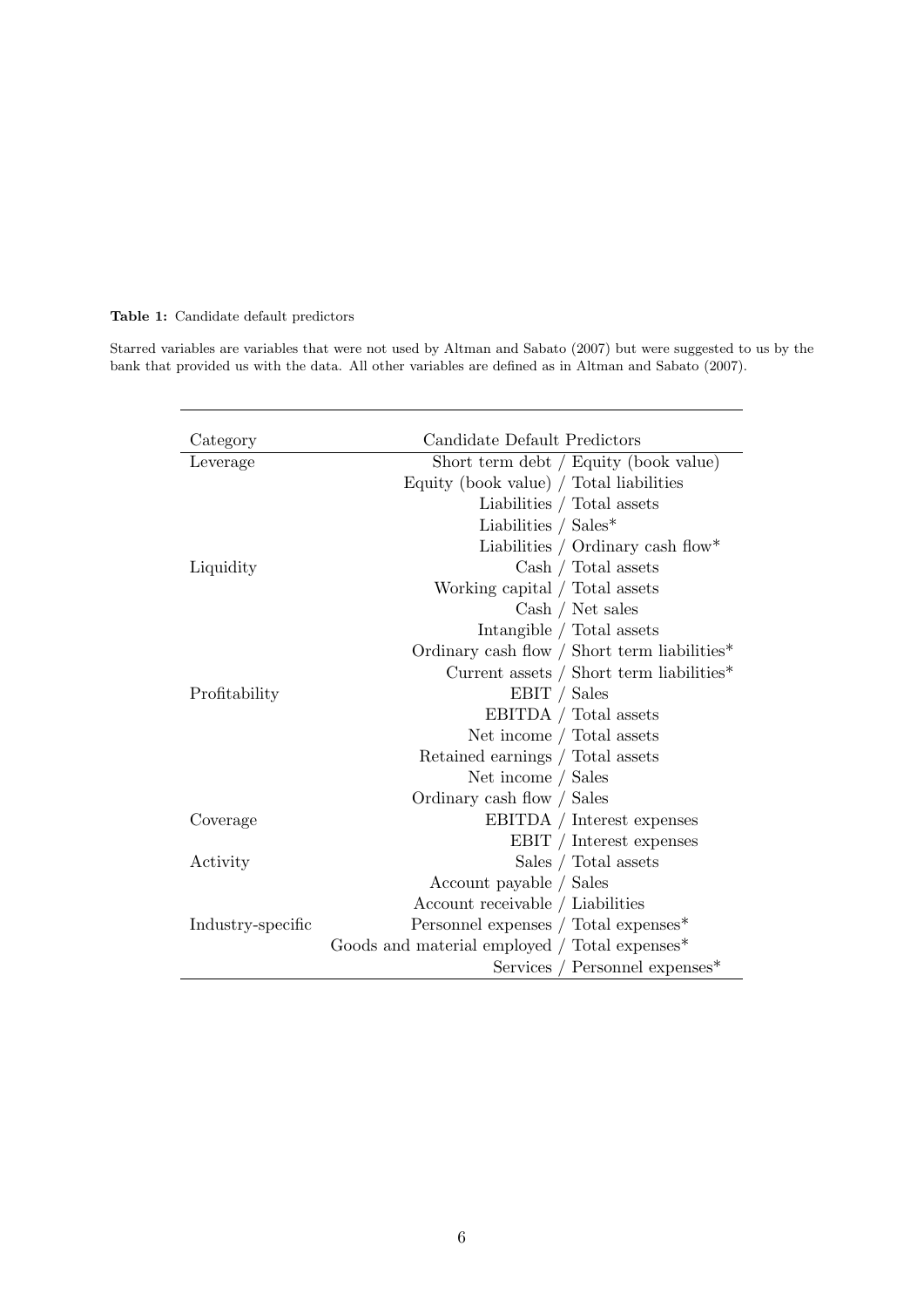<span id="page-6-0"></span>Table 2: Regressions explaining out-of-sample model performance

Ordinary least squares regression of out-of-sample model performance measures on dummy variables that indicate different model selection procedures, and the fraction of default observations included in the underlying bootstrap samples. Results from Bayesian model averaging represent the left-out category. t-statistics in parenthesis, asterisks denote the significance level: \*\*\*  $p<0.01$ , \*\*  $p<0.05$ , \*  $p<0.1$ 

|                        | Accuracy Ratio<br>higher is better | Brier Score<br><i>smaller</i> is better | Log Score<br>higher is better |
|------------------------|------------------------------------|-----------------------------------------|-------------------------------|
| stepwise forward       | $-0.0164***$                       | $0.000111***$                           | $-4.842***$                   |
|                        | $(-3.396)$                         | (4.767)                                 | (0.671)                       |
| stepwise backward      | $0.0237***$                        | $0.000281***$                           | $-4.408***$                   |
|                        | (4.918)                            | (12.08)                                 | (0.671)                       |
| bootstrap default rate | $6.379***$                         | $0.933***$                              | $-4910***$                    |
|                        | (6.664)                            | (201.6)                                 | (133.4)                       |
| Constant               | $0.412***$                         | $0.000872***$                           | $-37.86***$                   |
|                        | (26.49)                            | (11.60)                                 | (2.166)                       |
| Observations           | 3000                               | 3000                                    | 3000                          |
| $R^2$                  | 0.037                              | 0.932                                   | 0.321                         |

similar discriminatory power as the models selected through stepwise model selection heuristics. Both types of models can thus be used for comparing debtors in terms of their credit scores. If credit scores are however used for computing default probabilities, BMA yields models that tend to outperform models selected through stepwise heuristics.

The results of our regression analysis can be checked in a number of ways. Similar results are obtained if Wilcoxon matched pairs signed rank tests are used to test for differences in mean model performance. In addition, one can separately compare the relative performance of the models that BMA and stepwise model selection yield, for each of the 1,000 bootstrap samples. Appendix 2 presents suitable test statistics for tests comparing models based on the AR and the BS.[14](#page-6-1) The results show that BMA regularly outperforms stepwise model selection if model performance is measured in terms of the BS. In terms of AR, the comparison yields no clear conclusion.[15](#page-6-2)

Besides using different statistical tests to check the robustness of our results, we can also check whether the results depend on other features of our analysis. Such checks show that the results are not driven by possible problems of multi-collinearity, insufficient winsorization, specifics of our stepwise model selection procedures, etc.

There is, however, one feature of our analysis that does turn out to have some bearing on the results of our comparison of BMA and stepwise model selection: whether we use the variables defined by [Altman and Sabato](#page-9-1) [\(2007\)](#page-9-1) as such, or instead transform all of these variables by mapping them into smoothened log-odds of default. This data transformation is motivated by a key assumption of logistic models: that there is a multivariate linear relation between the explanatory variables and the log-odds of the event modeled.<sup>[16](#page-6-3)</sup> In credit risk modeling, this assumption will be violated if a logistic model is based on variables that are nonlinearly related to the log-odds of defaults. It is however possible to mitigate such violations of linearity

<span id="page-6-2"></span><span id="page-6-1"></span><sup>&</sup>lt;sup>14</sup>No test statistics are available for testing model performance in terms of the LS.

 $^{15}$ In terms of AR, BMA significantly outperforms SFS (SBS) in 485 (358) of the 1,000 bootstrap samples, and yields significantly worse models in 308 (481) cases. In terms of the BS, BMA significantly outperforms SFS (SBS) in 312 (404) cases and yields significantly worse models in only 116 (115) cases.

<span id="page-6-3"></span><sup>16</sup>See footnote 1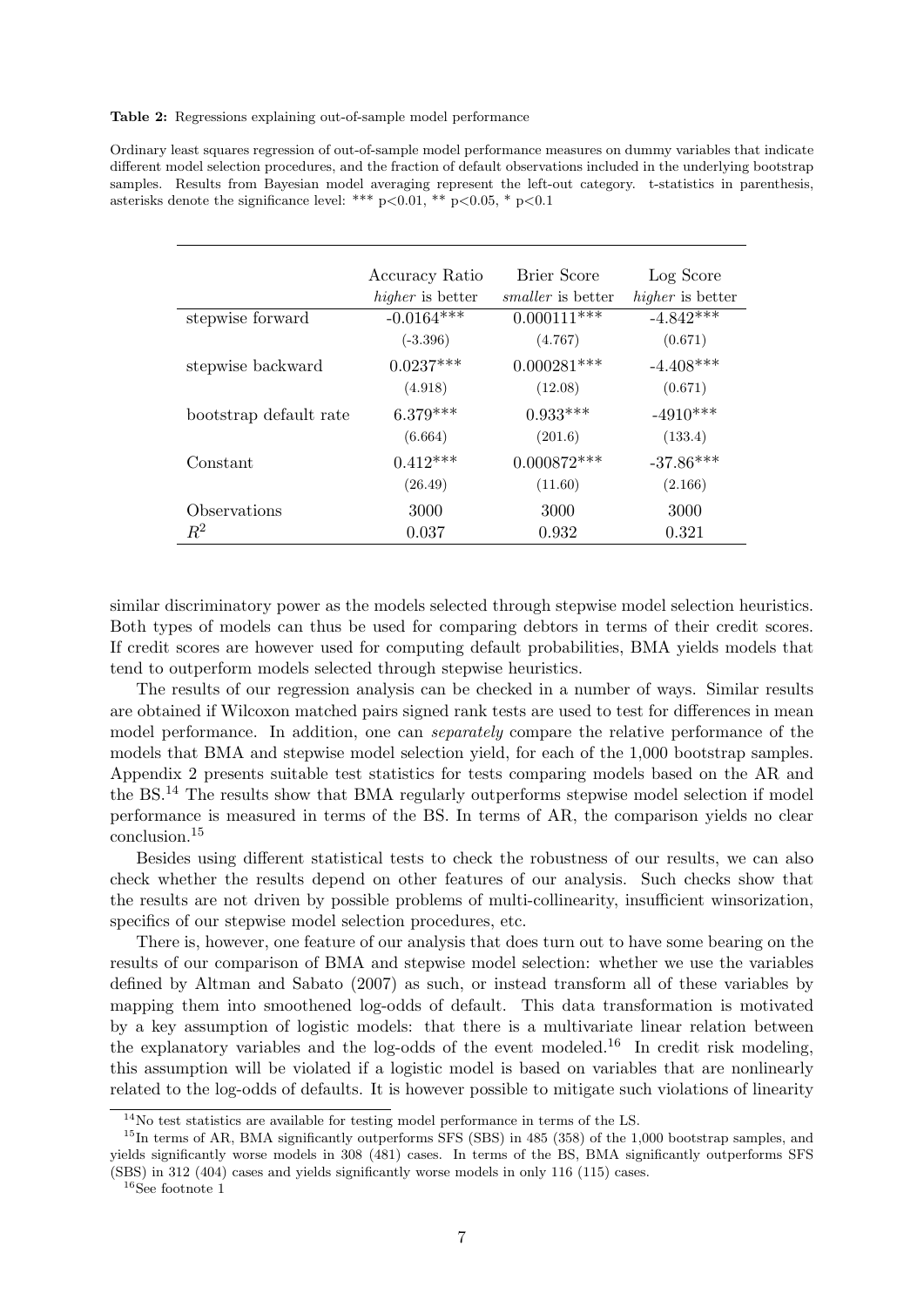<span id="page-7-0"></span>Table 3: Regressions explaining out-of-sample performance of models based on log-odds of default

Ordinary least squares regression of out-of-sample model performance measures on dummy variables that indicate different model selection procedures, and the fraction of default observations included in the underlying bootstrap samples. Results from Bayesian model averaging represent the left-out category. t-statistics in parenthesis, asterisks denote the significance level: \*\*\*  $p<0.01$ , \*\*  $p<0.05$ , \*  $p<0.1$ 

|                        | Accuracy Ratio<br><i>higher</i> is better | Brier Score<br><i>smaller</i> is better | Log Score<br>higher is better |
|------------------------|-------------------------------------------|-----------------------------------------|-------------------------------|
| stepwise forward       | $0.0180***$                               | $1.92e-0.5$                             | 0.287                         |
|                        | (4.768)                                   | (0.810)                                 | (0.323)                       |
| stepwise backward      | $0.0358***$                               | $6.51e-05***$                           | 0.471                         |
|                        | (9.480)                                   | (2.740)                                 | (0.323)                       |
| bootstrap default rate | $2.343***$                                | $0.905***$                              | $-4993***$                    |
|                        | (3.124)                                   | (191.7)                                 | (64.18)                       |
| Constant               | $0.555***$                                | $0.00109***$                            | $-30.29***$                   |
|                        | (45.58)                                   | (14.16)                                 | (1.042)                       |
| Observations           | 3000                                      | 3000                                    | 3000                          |
| $R^2$                  | 0.032                                     | 0.925                                   | 0.669                         |

assumptions by specifying logistic models based on transformed variables: each variable is simply mapped into the log-odds of default that are associated with this variable. We perform such a mapping for each bootstrap sample and each variable defined in Table [1](#page-5-0) by (i) defining 20 quantiles of each default predictor variable stated in Table 1, (ii) computing the default rate for each quantile, (iii) converting these default rates into log-odds of default, and (iv) smoothing the log-odds across quantiles by means of a Hodrick-Prescott filter, as described by [Falkenstein,](#page-10-13) [Boral, and Carty](#page-10-13) [\(2000\)](#page-10-13). The smoothened log-odds are then used as inputs of our BMA and stepwise model selection procedures.

Table [3](#page-7-0) presents the output of a re-run of our prior analysis based on the same bootstrap samples, after all variables have been mapped into log-odds of default as described above. Comparing these results to those in Table [2](#page-6-0) shows that the mapping improves the performance of models obtained from stepwise model selection procedures relative to that of models constructed by means of of BMA. The stepwise procedures now even tend to outperform BMA, but only to a small extent. BMA does however appear to be more robust than stepwise model selection procedures with respect to violations of linearity assumptions of the class of logistic models. If no care is taken to avoid such violations, stepwise model selection will yield models that perform substantially worse than models constructed by means of BMA.

## 4 Conclusion

Our analysis suggests that BMA should be considered as an alternative to stepwise model selection procedures. We find that BMA can yield credit risk models with superior performance. Stepwise model selection methods do seem to work as well as BMA if model performance is merely measured in terms of a model's capacity to rank debtors. BMA is however commendable for constructing models that are supposed to measure debtors' absolute default probabilities.

We also obtain findings that hold a lesson for proponents of stepwise model selection procedures. We find that such procedures should not be used to select logistic credit risk models unless the input data has first been transformed in order to avoid violations of linearity assumptions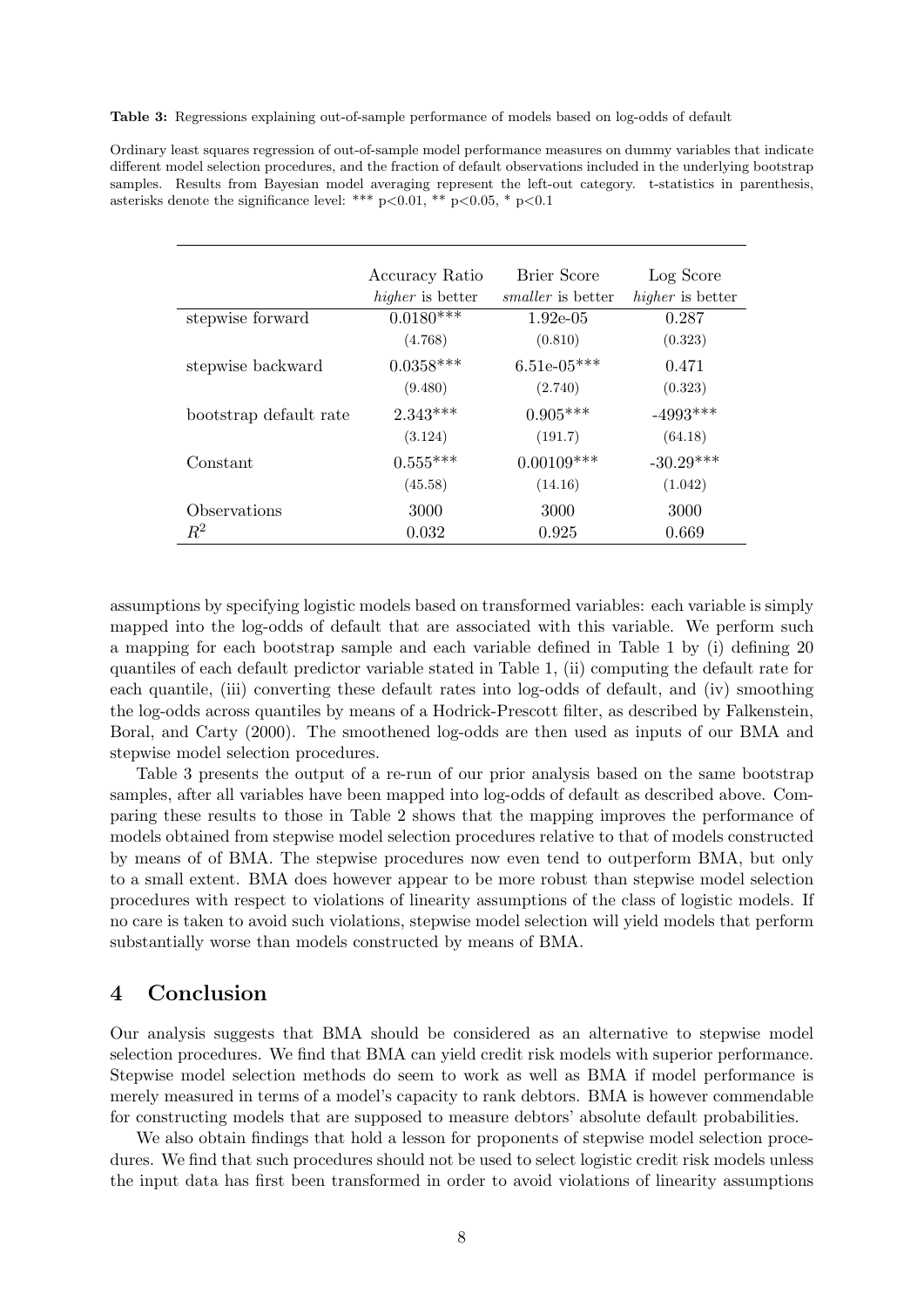of the class of logistic models. If such data transformations are deemed to be too cumbersome or too abstract for the typical loan officer, BMA is preferable to stepwise model selection as a strategy for logistic credit risk modeling.

### Appendix 1: Bayesian model averaging of  $m$  models:

This section extends the formulation of BMA from two to m models. As discussed above, BMA is a way to construct an average model, the coefficient vector of which are weighted averages of the coefficient vectors of all candidate models. In this weighted average, any model i's weight is computed as follows:

$$
w_i = \frac{\text{pr}(D|M_i)\text{pr}(M_i)}{\sum_{j=1}^{m} \text{pr}(D|M_j)\text{pr}(M_j)},\tag{4}
$$

where D denotes the data,  $pr(M_i)$  denotes the prior probability of model i, and  $pr(D|M_i)$  is the marginal probability of the data given model  $M_i$ . The latter is the integral of the likelihoods of different parameterizations  $\theta_i$  of the model, given a prior  $pr(\theta_i|M_i)$ :

$$
pr(D|M_i) = \int pr(D|\theta_i, M_i)pr(\theta_i|M_i)d\theta_i.
$$
\n(5)

### Appendix 2: Measuring and testing model performance

The accuracy ratio: The accuracy ratio (AR) is a statistic derived from the cumulative accuracy profile (CAP), a curve which visually represents the discriminative power of a risk model. We therefore first explain the concept of the CAP. To obtain the CAP, all debtors are first ordered by their respective credit scores (i.e. the predictions of a credit risk model) from riskiest to safest. For any given x-quantile of the debtors' credit scores, the CAP depicts the percentage  $d(x)$  of debtors with scores worse than x who have defaulted on their debts.

The AR measures the quality of a credit risk model in terms of the model's CAP relative to two extremes: (i) a hypothetical perfect model, and (ii) a "null" model without any power to discriminate between debtors. A perfect rating model will assign the worst scores to the defaulters. In this case, the CAP increases linearly until it reaches  $d(x) = 1$  and then flattens out. For the null model without any discriminative power,  $d(x) = x$ . Given these two extremes, the AR of a credit risk model is defined as the ratio of (i) the area between the model's CAP and the CAP of the null model, and (ii) the area between the perfect model's CAP and the CAP of the null model. Given this definition, the AR is a number between zero (the worst case) and one (the best case).

The Brier score: In contrast to the AR, which is an ordinal validation measure, the Brier score and the logarithmic score are cardinal model performance measures. The Brier score (BS) is calculated as follows:

BS = 
$$
\frac{1}{n} \sum_{i=1}^{n} (\pi_i - y_i)^2,
$$
 (6)

where  $\pi_i$  is the predicted probability of a default of debtor i and  $y_i$  is a default dummy that equals one if the debtor defaults and otherwise equals zero. Hence, the Brier score employs a quadratic loss function and is therefore the dichotomous analogue to the mean squared error for a continuous outcome. The expected Brier score can take values between zero for a perfect match between prediction and outcome and one in the worst case. Sensible Brier scores lie between 0 and 0.25.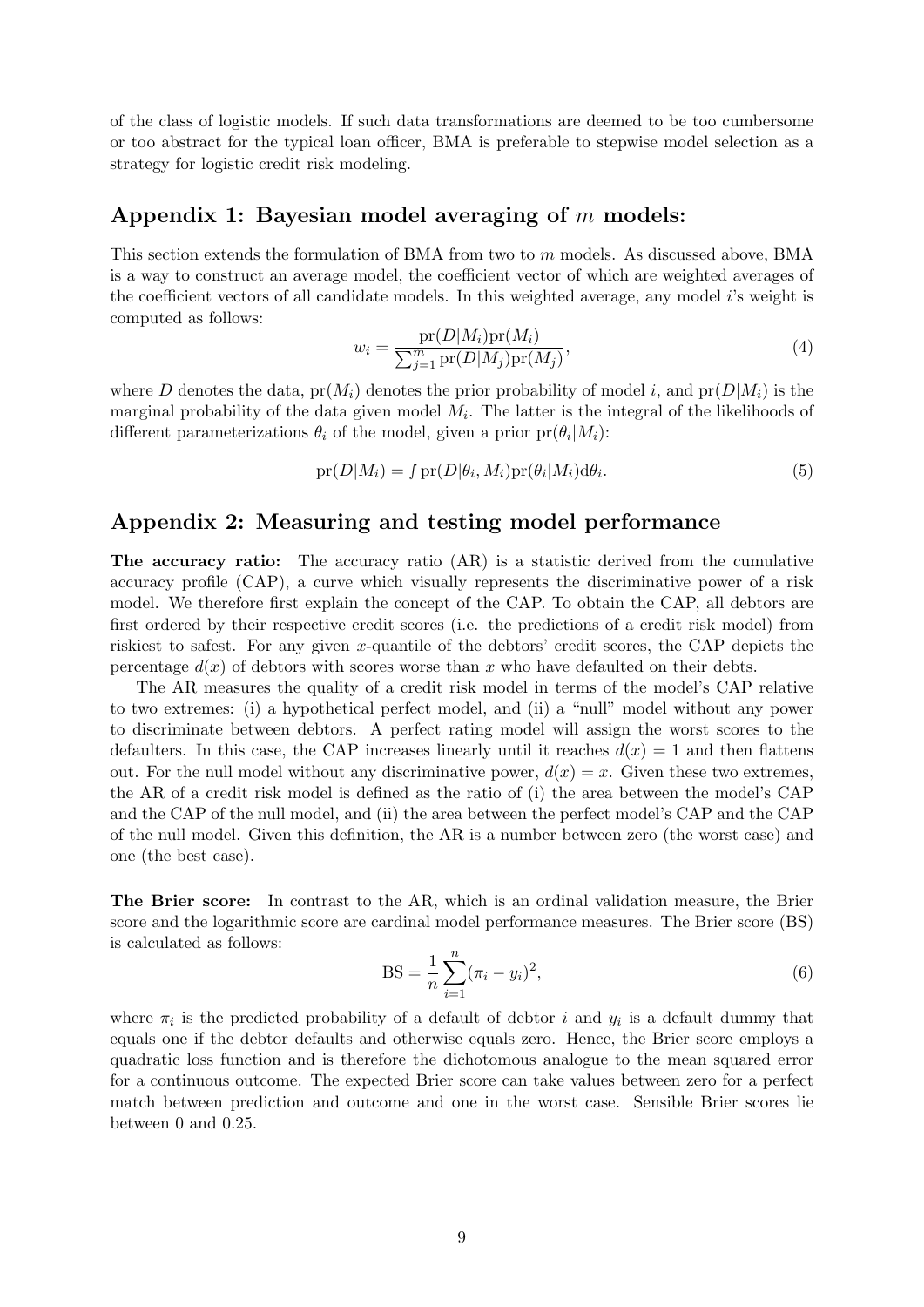The logarithmic score: The logarithmic score (LS) is calculated as follows:

$$
LS = \sum_{i=1}^{n} LS_i, \text{ where } LS_i = \begin{cases} \ln \pi_i & \text{if } y_i = 1, \\ \ln(1 - \pi_i) & \text{if } y_i = 0. \end{cases}
$$
 (7)

The logarithmic score is always negative with a maximum value of zero when all events are predicted perfectly. While [Winkler and Murphy](#page-10-14) [\(1968\)](#page-10-14) note that the LS and BS are empirically often highly correlated, [Bickel](#page-9-2) [\(2007\)](#page-9-2) and [Johnstone et al.](#page-10-8) [\(2011\)](#page-10-8) stress that LS can represent non-linear utility functions better than BS. The reason is that compared to the quadratic loss function of BS, the effect of the logarithmic loss function is to give relatively more weight to the non-defaulting observations.

Test statistics for model performance measures: For the accuracy ratio, the test builds on work of [DeLong, DeLong, and Clarke-Pearson](#page-9-3) [\(1988\)](#page-9-3). Two ARs are deemed to be equal if the following test statistic is below a critical value of the chi-square distribution:

$$
T = \frac{(AR_1 - AR_2)^2}{\text{Var}[AR_1] + \text{Var}[AR_2] - 2\text{Covar}[AR_1, AR_2]},
$$
\n(8)

where the variances and covariances are estimated as described in [Engelmann, Hayden, and](#page-9-4) [Tasche](#page-9-4) [\(2003a\)](#page-9-4) and implemented in standard statistical software packages.

For the Brier score, [Redelmeier, Bloch, and Hickam](#page-10-15) [\(1991\)](#page-10-15) introduce a formal test for the equality of two Brier scores, provided that they both satisfy the calibration test proposed by [Spiegelhalter](#page-10-16) [\(1986\)](#page-10-16). We hence first perform the latter test, and then compute Redelmeier's test statistic for all pairs which pass Spiegelhalter's test with a p-value of more than 5%. Redelmeier's test statistic is defined as follows:

$$
Z_R = \frac{\sum_{i=1}^{N} \left[ \left( \pi_{i,m1}^2 - \pi_{i,m2}^2 \right) - 2 \left( \pi_{i,m1} - \pi_{i,m2} \right) y_i \right]}{\left[ \sum_{i=1}^{N} \left[ \left( \pi_{i,m1} - \pi_{i,m2} \right)^2 \left( \pi_{i,m1} + \pi_{i,m2} \right) \left( 2 - \pi_{i,m1} - \pi_{i,m2} \right) \right] \right]^{0.5}},\tag{9}
$$

where the subscripts 1 and 2 relate to the two different models under considerations,  $\pi$  denotes the predicted default probability, and  $y = 0$  for non-defaults and  $y = 1$  for defaults.

### References

- <span id="page-9-1"></span>Altman, E. I. and G. Sabato (2007). Modelling credit risk for SMEs: Evidence from the US market. *Abacus* 43(3), 332–357.
- <span id="page-9-2"></span>Bickel, J. E. (2007). Some comparisons among quadratic, spherical, and logarithmic scoring rules. Decision Analysis  $\mathcal{L}(2)$ , 49–65.
- <span id="page-9-3"></span>DeLong, E. R., D. M. DeLong, and D. L. Clarke-Pearson (1988). Comparing the areas under two or more correlated receiver operating characteristic curves: A nonparametric approach. Biometrics 44 (3), 837–845.
- <span id="page-9-0"></span>Derksen, S. and H. J. Keselman (1992). Backward, forward and stepwise automated subset selection algorithms: frequency of obtaining authentic and noise variables. British Journal of Mathematical  $\mathcal B$  Statistical Psychology 45(2), 265–282.
- <span id="page-9-4"></span>Engelmann, B., E. Hayden, and D. Tasche (2003a). Measuring the discriminative power of rating systems. Discussion Paper  $01/03$  on Banking and Financial Supervision, Deutsche Bundesbank.